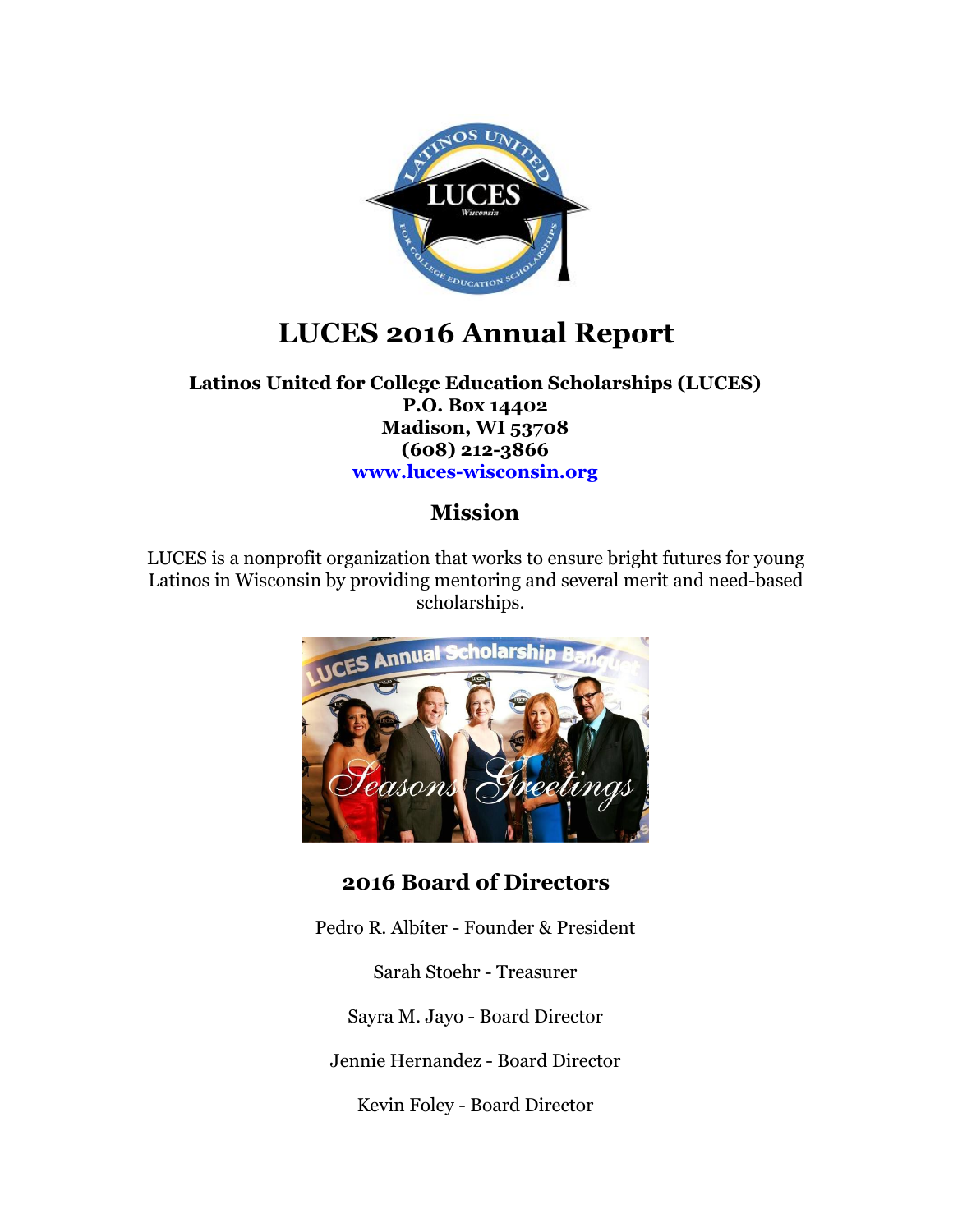## **Program Description**

LUCES continues to work hard to provide scholarships to help pay partial tuition and help our students achieve their dreams to have a better and brighter future, for them, their families and our Wisconsin community. LUCES also offers a mentoring program called "Rising Stars" for all scholarship recipients and participates in many community activities and outreach efforts.



## **Financial Information**

LUCES became an official 501c3 in May of 2013.

In 2016:

#### \$11,840.00 was spent on program services \$772.00 was spent on management and general expenses \$11,181.00 was spent on fundraising efforts and gala preparation

|                             | <b>Program Services</b> | Management &<br>General | Fundraising | Total       |
|-----------------------------|-------------------------|-------------------------|-------------|-------------|
| Annual Gala Event           |                         |                         | \$11,181.00 | \$11,181.00 |
| <b>Community Support</b>    | \$2,550.00              |                         |             | \$2,550.00  |
| Memberships                 |                         | \$88.00                 |             | \$88.00     |
| Mentoring                   | \$1,506.00              |                         |             | \$1,506.00  |
| Misc                        |                         | \$398.00                |             | \$398.00    |
| Postage & Delivery          |                         | \$154.00                |             | \$154.00    |
| Professional<br>Development | \$28.00                 |                         |             | \$28.00     |
| Scholarships                | \$7,500.00              |                         |             | \$7,500.00  |
| <b>Strategic Planning</b>   | \$256.00                |                         |             | \$256.00    |
| Website                     |                         | \$132.00                |             | \$132.00    |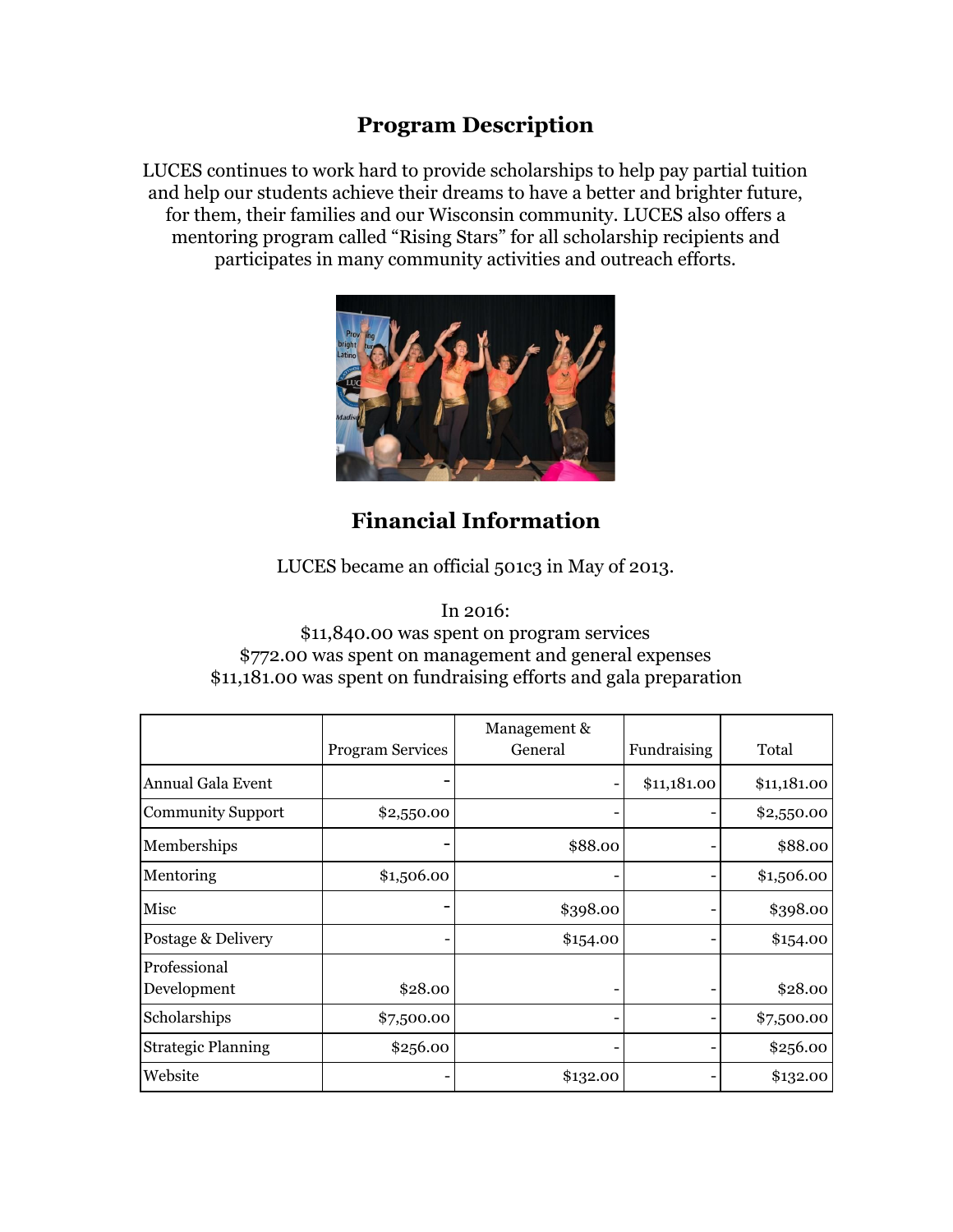| <b>Total expenses</b> | \$11,840.00 | $$772.00 \; $11,181.00$ | \$23,793.00 |
|-----------------------|-------------|-------------------------|-------------|
|                       |             |                         |             |



## **2016 Gala Sponsors and Donors**

Johnson Bank Alliant Energy Unity Edgewood College **CUNA** United Way TASC UMOS Madison College Latino Hair Salon Boys & Girls Club of Dane County Centro Hispano Latino Education Council, Inc. TC Carpet Care Nick Topitzes

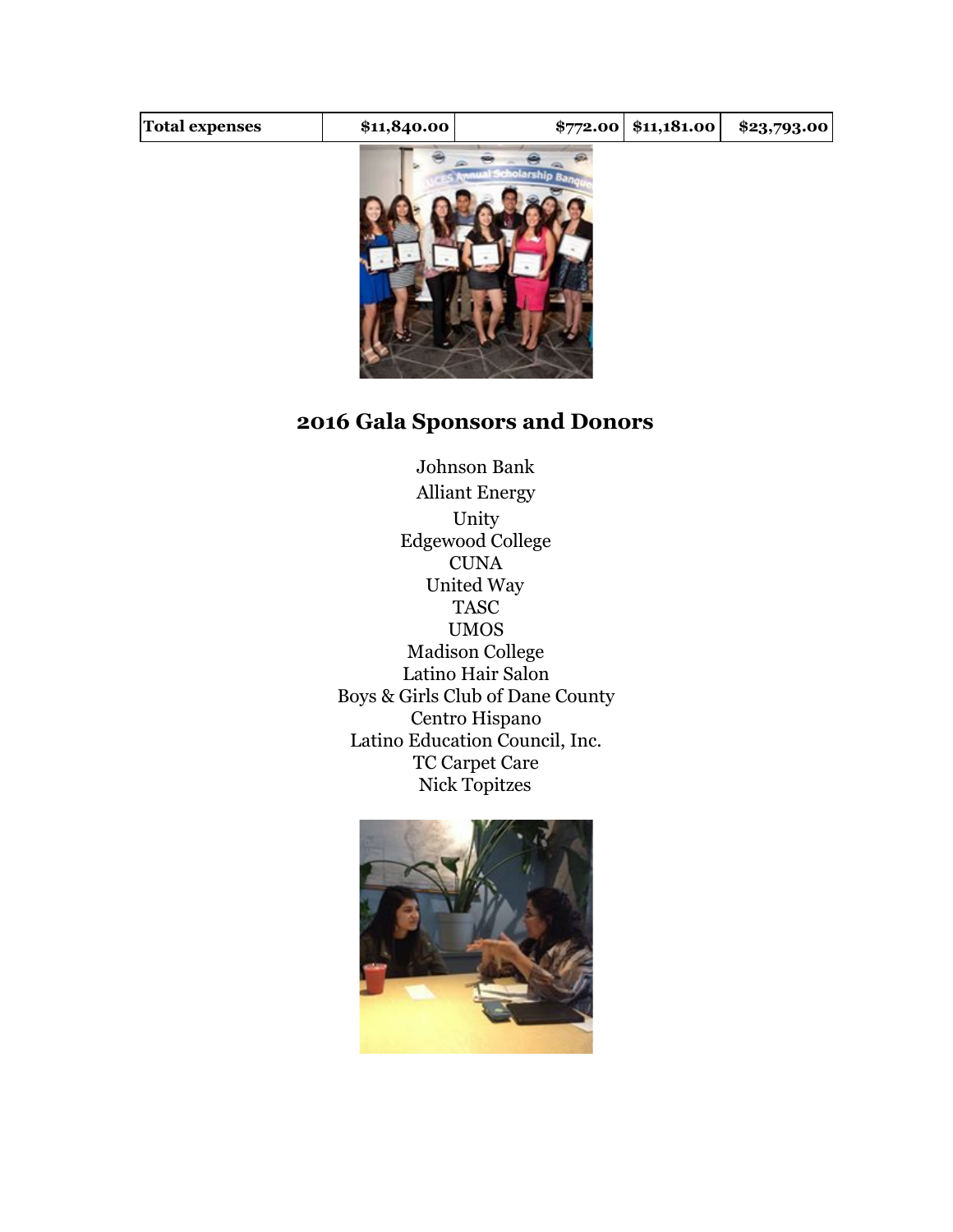#### **Silent Auction Donors:**

Fleming's Steakhouse Food Fight Restaurant Group Short Stack Eatery Olive Garden Liliana's Brennan's Market Spectrum Brands The Madison Concourse Hotel Susan Stoehr Pump it Up Prairie Athletic Club Wollersheim Winery Buck & Honey's Alvarado Real Estate Group Connie Mills Accessories University Book Store The Cheesecake Factory Betty Lou Cruises SMART Motors Betsy Boldon-Setzer at Sacred Space Serenity Salon L'BRI AVON V is for Vintage Latino Hair Salon Speed Shine Naples 15 The Overture Center Jungle Day Care Ten Pin Bowling Alley